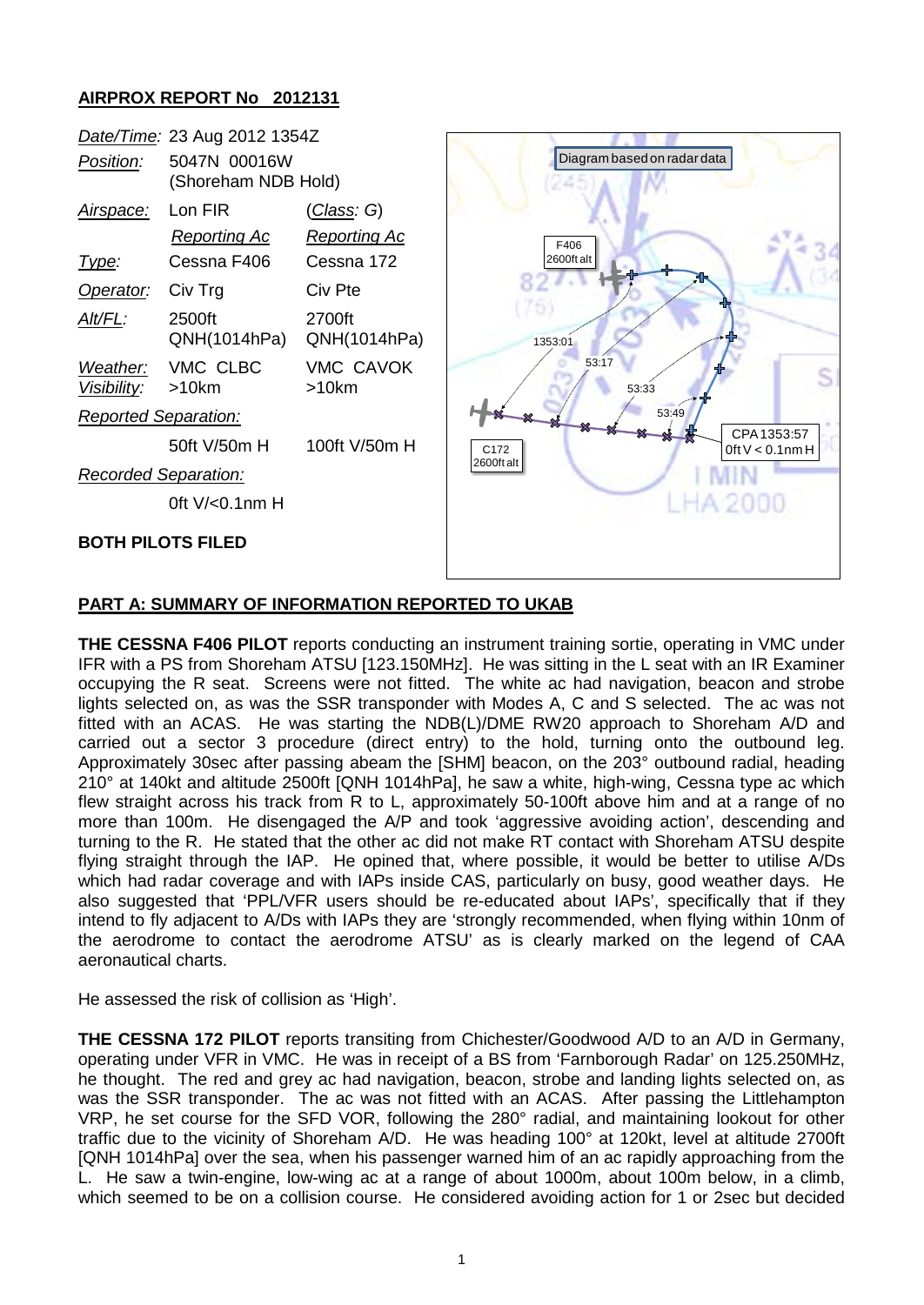to maintain height and heading as 'anything else did not appear to be appropriate'. He stated that it was the other pilot's responsibility to avoid a collision. Shortly thereafter, the other ac abruptly made a R turn and crossed behind his ac, at the same level and at a distance of 50-100m. He reported the incident on the radio.

He assessed the risk of collision as 'High'.

[UKAB Note(1): RoA, Rule 9 (Converging) states:

… (3) …, when two aircraft are converging in the air at approximately the same altitude, the aircraft which has the other on its right shall give way.

The RoA, Rule 8 (Avoiding aerial collisions) states:

'(1) … it shall remain the duty of the commander of an aircraft to take all possible measures to ensure that his aircraft does not collide with any other aircraft.']

**THE FARNBOROUGH LARS(E) CONTROLLER** reports that he was the LARS(N) and (E) controller when [the C172 pilot] was handed over to him from Farnborough LARS(W). The frequency was very busy and [the C172 pilot] took a long time to call. When he did, the controller issued a squawk code, passed the QNH and agreed a BS. Five minutes later, between Shoreham and Seaford, [the C172 pilot] reported that an ac had flown quite close to him. The controller asked him if he was filing, to which he replied, 'No, I just thought I should tell you'. The controller then confirmed with him that he was under a BS and that TI is not provided.

**THE FARNBOROUGH LARS(W) CONTROLLER** reports that he was informed of the Airprox on 6<sup>th</sup> September and that the only recollection he had of the event was that the sector was very busy and he had to ask another ac to relay a message to [the C172 pilot] to change frequency to Farnborough LARS(E) [123.225MHz].

**ATSI** reports that an Airprox was reported 2.8nm SSE of Shoreham A/D at altitude 2400ft in Class G airspace when a Reims Cessna F406 (F406) came into conflict with a Cessna 172S Skyhawk 2 (C172).

**Background** 

The F406 was operating under IFR, conducting the NDB approach to RW20 at Shoreham and was in receipt of a PS from Shoreham APP [123.150MHz].

The C172 was operating under VFR on a flight from Goodwood to an A/D in Germany and was in receipt of a BS from Farnborough LARS(W) [125.250MHz]. At the time of the Airprox, Farnborough LARS(W) had lost communications with the C172 pilot.

CAA ATSI had access to written reports from the pilots of both ac and the Farnborough LARS(W) and LARS(E) controllers, together with area radar recordings and RTF recordings.

The Shoreham METARs are provided for 1320 and 1350 UTC:

METAR EGKA 231320Z 21011KT 9999 FEW016 19/14 Q1014= METAR EGKA 231350Z 22010KT 9999 FEW016 19/14 Q1014=

Factual History

At 1331:20 the F406 pilot contacted Shoreham approach at 3400ft at Selsey for a hold and NDB/DME approach to RW20. He was given a delay of approximately 10min for joining clearance.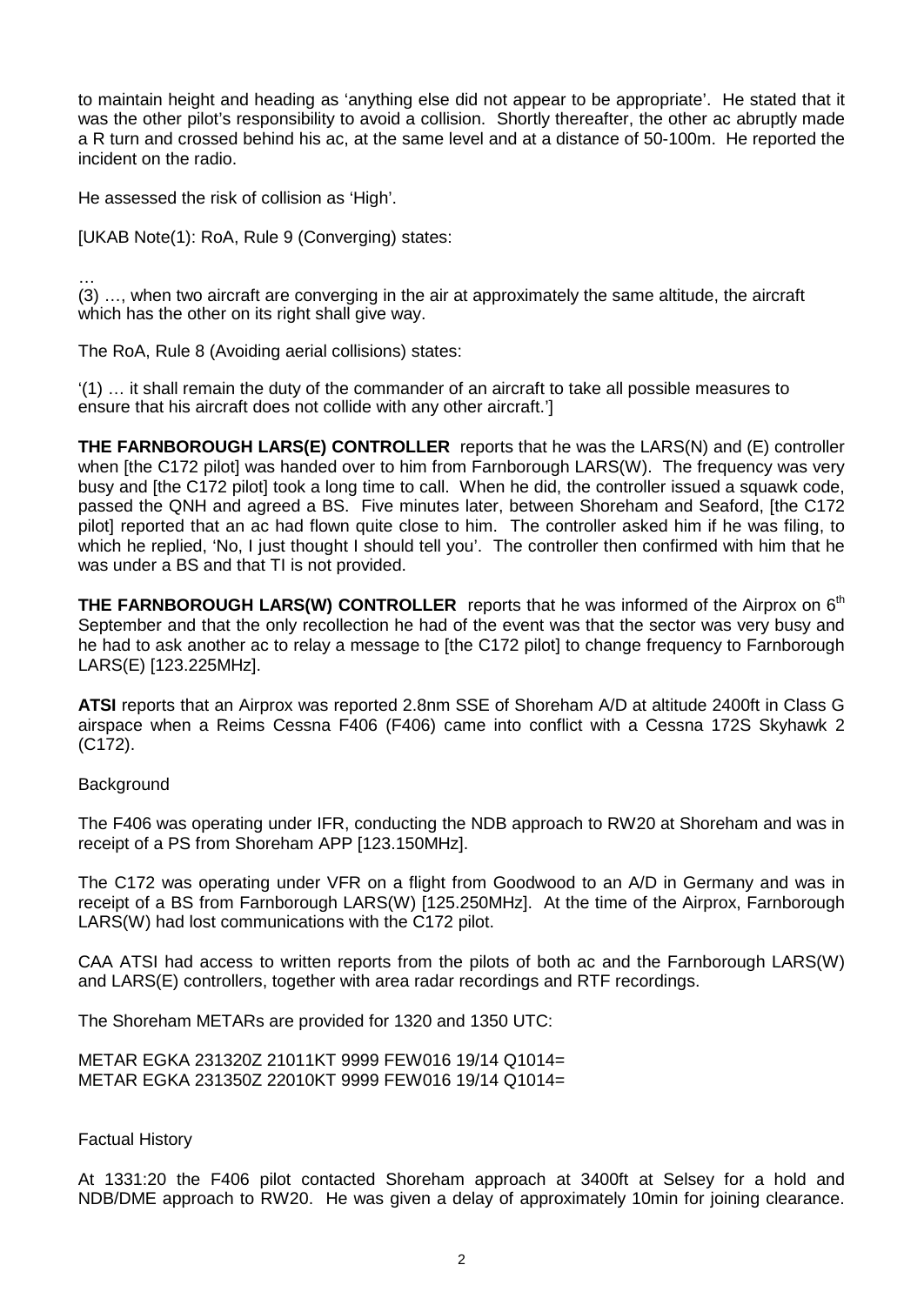The pilot replied that he would operate in the vicinity of Selsey up to 5000ft until he received an onward clearance.

At 1345:00 the C172 pilot contacted Farnborough LARS(W) when S of Chichester at 2400ft. A BS was agreed and the pilot was given a squawk of 0433.

At 1349:00 the F406 pilot was cleared to proceed to the Shoreham NDB at 2500ft and given no delay for the NDB/DME approach for RW20, together with the Shoreham IFR squawk of 0401. At 1350:00 the F406 was 6.0nm WSW of Shoreham, tracking towards the NDB at 2600ft. The C172 was 1.3nm behind the F406, tracking E.

At 1350:00 the C172 pilot was instructed to report his squawk to LARS(E) [123.225MHz]. There was no response from the pilot. Between 1350:00 and 1353:00 the Farnborough LARS(W) controller made several attempts to re-establish contact with the C172 pilot without success.

At 1353:12 the F406 pilot had crossed over the SHM NDB and was in a R turn, tracking S at 2600ft. The C172 was 2.5nm SSW of Shoreham tracking E, also at 2600ft (see Figure 1 below).

At 1353:45 the F406 was tracking SSW, joining for the NDB procedure while the C172 was tracking E, 0.9nm WSW of the F406 (see Figure 2 below).



The 2 ac continued to converge and at 1353:57 were both at 2600ft, 0.1nm apart (CPA). At 1354:01 the F406 was at 2400ft and had crossed 0.2nm behind the C172.

At 1354:00 the Farnborough LARS(W) controller asked another ac to relay the change of frequency to the pilot of the C172. At 1354:30 the relay was completed and at 1354:40 the pilot of the C172 read back the frequency change.

The report from the Farnborough LARS(W) controller stated that the sector was very busy and his only recollection of the incident was of having to ask another ac to relay the frequency change to Farnborough LARS(E) to the pilot of the C172.

The F406 pilot's report stated that, whilst 5nm SSE of Shoreham, a high winged ac flew straight across his track from R to L, at approximately 50-100ft above, at a range of no more than 100m. The crew of the F406 were in VMC and the pilot took 'aggressive avoiding action'.

The C172 pilot's report stated that he first saw the F406 at approximately 1000m, to the L and 100m below, climbing. The C172 pilot considered avoiding action but decided to maintain height and heading as 'anything else did not appear to be appropriate. It was up to the other pilot to avoid a collision'. The C172 pilot observed that the F406 abruptly made a R turn and crossed behind him at a distance of 100m or less.

Analysis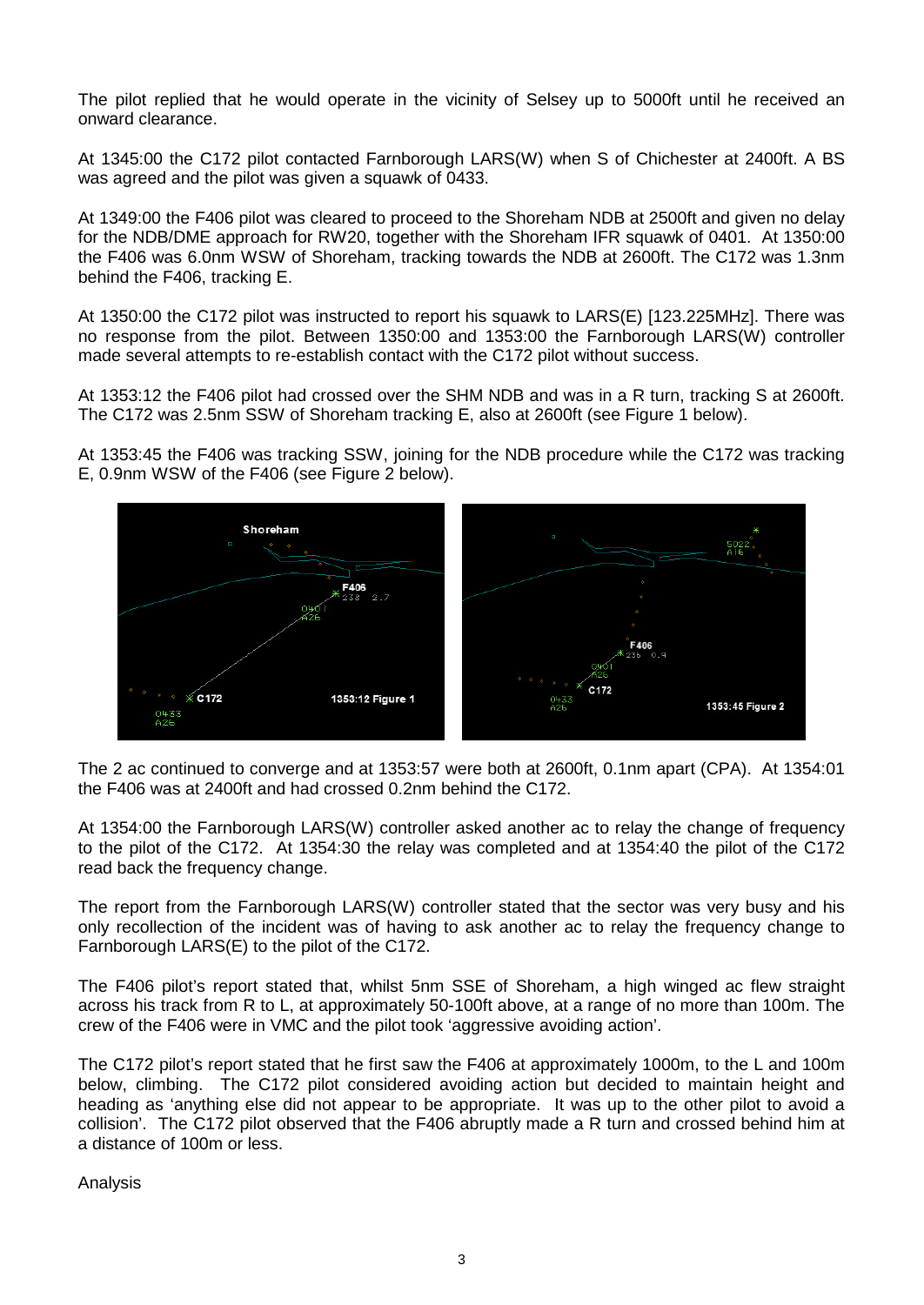Both ac were operating in class G airspace and the pilots were equally responsible for collision avoidance. The C172 pilot had right of way.

The C172 pilot was in receipt of a BS from Farnborough LARS(W). Under a BS there is no requirement to monitor the flight, although TI may be passed if a definite risk of collision exists. At the time of the Airprox the controller had lost contact with the C172 pilot.

The F406 crew were in receipt of a PS from Shoreham APP. It is published on the United Kingdom 1:250,000 and the 1:500,000 Aeronautical Charts that Shoreham has an Instrument Approach Procedure (IAP). Also published on both charts is the advice that 'pilots who intend to fly to or route adjacent to aerodromes with IAPs are strongly recommended when flying within 10nm of the aerodrome to contact the aerodrome ATSU'. The C172 pilot did not contact Shoreham, therefore Shoreham were unaware of his presence and were unable to pass TI to the F406 pilot.

#### **Conclusion**

An Airprox occurred in Class G uncontrolled airspace, 2.8nm S of Shoreham A/D when a C172 and a F406 flew into close proximity with each other.

# **PART B: SUMMARY OF THE BOARD'S DISCUSSIONS**

Information available included reports from the pilots of both ac, transcripts of the relevant RT frequencies, radar photographs/video recordings, reports from the air traffic controllers involved and reports from the appropriate ATC and operating authorities.

The Board first considered the actions of each pilot. Members opined that the nature of the F406 pilot's sortie along with the provision of a PS may have lulled him into a false sense of security with regard to deconfliction from other airspace users. It was felt that the provision of 'a service' could sometimes result in an assumption of separation. Members noted that, unlike CAS, the responsibility for collision avoidance in class G airspace ultimately rested with the pilots, whether in receipt of ATSOCAS or not. The Board agreed with the F406 pilot's conclusion about the advantages of radarbased ATSs and/or the protection of CAS for instrument training, especially on good weather days; Members noted that whilst VFR charts indicated A/Ds with IAPs, information regarding the position of IA holds was not included and realistically could not be, due to map clutter constraints. The Board also considered the practicality of pilots contacting A/Ds with IAPs. ATC Members pointed out that this practice would greatly increase controller workload, should a hand-over be required, but that free-calling would help to alleviate the problem; pilot Members also pointed out the increase in cockpit workload in either case. Members were unanimous in their opinion that the issue was essentially one of planning and that pilots would be well advised, in the first instance, to route further than 10nm from A/Ds with IAPs. In parts of the country where this was not practical, it was felt that pilots should request appropriate service provision and where that was not available to be ready to establish timely contact with the A/D. In this case the C172 pilot was not in contact with any ATSU at the time of the Airprox and so could not have received TI. The NATS Ltd Advisor noted that the F406 was displaying the Shoreham IA conspicuity code and that Farnborough controllers had been reminded that this information can be used to good effect. The CAA SRG Advisor noted that the Farnborough LARS(W) controller was task-centred on transferring the C172 pilot to LARS(E), rather than providing TI on the F406 or suggesting a handover or free-call to Shoreham.

The C172 pilot saw the F406 in good time and assessed that there was a collision risk. He also correctly assessed that he had right of way and decided to maintain course and height, which he did throughout the Airprox. In considering this, Members were at a loss to understand why he apparently took no avoiding action. Whilst Rule 9 afforded him right of way, both pilots were equally responsible for collision avoidance and he was well-placed to increase his conspicuity by wing-rocking or to break the collision geometry by climbing or descending. His lack of action significantly increased the risk to both ac involved and prompted the Board to consider whether there was a common misunderstanding of the VFR regulations. Some pilot Members opined that the VFR regulations